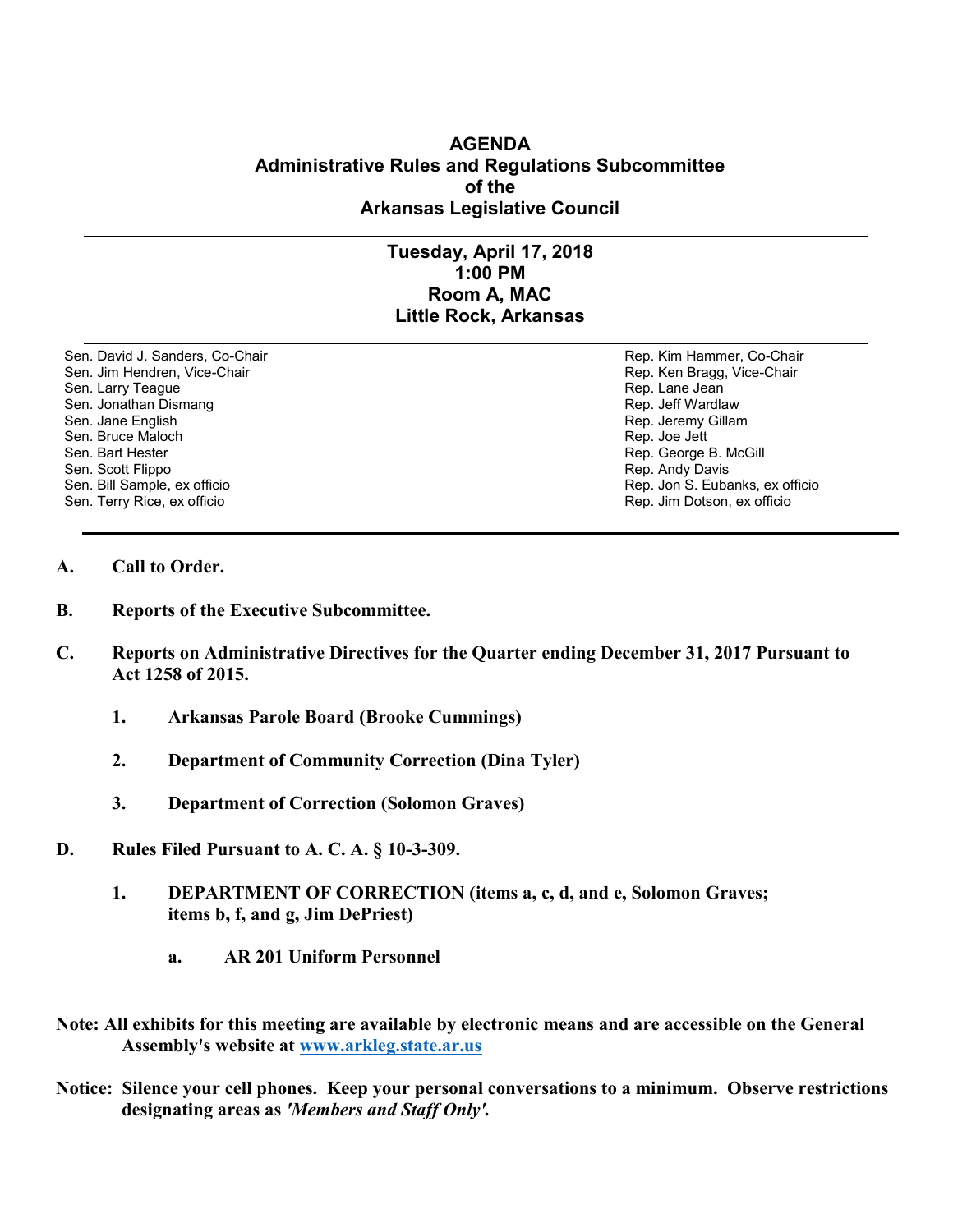- **b. AR 855 Investigation and Transportation of Deceased Inmates**
- **c. AR-001 Administrative Regulations, Directives, and Memoranda**
- **d. AR-009 Public and Community Relations**
- **e. AR-011 News Media Interviews and Correspondence**
- **f. AR-804 Inmate Records**
- **g. AR-834 Procedure for Handling Disciplinary Infractions of Mentally Disordered Inmates**
- **2. STATE BOARD OF DENTAL EXAMINERS (Kevin O'Dwyer)**
	- **a. Article VII: Specialization and Limitations**
	- **b. Article IX: Credentials for License**
	- **c. Amendment to Article XXI Establishing Tele Dentistry**
- **3. ARKANSAS ECONOMIC DEVELOPMENT COMMISSION (Kurt Naumann and Anthony Armstrong)**
	- **a. Minority Business Enterprise and Women-Owned Business Enterprise Loan Mobilization Program**
- **4. DEPARTMENT OF EDUCATION (Courtney Salas-Ford, items and b; Lori Freno, item c)**
	- **a. Required Training for School Board Members**
	- **b. Education Service Cooperatives**
	- **c. Rules Governing Educator Licensure and Repeal of Rules Governing Educator Preparation Program Approval**

## **5. DEPARTMENT OF ENVIRONMENTAL QUALITY, OFFICE OF LAND RESOURCES (Kevin White and Jarrod Zweifel)**

**a. Regulation No. 12: Storage Tanks**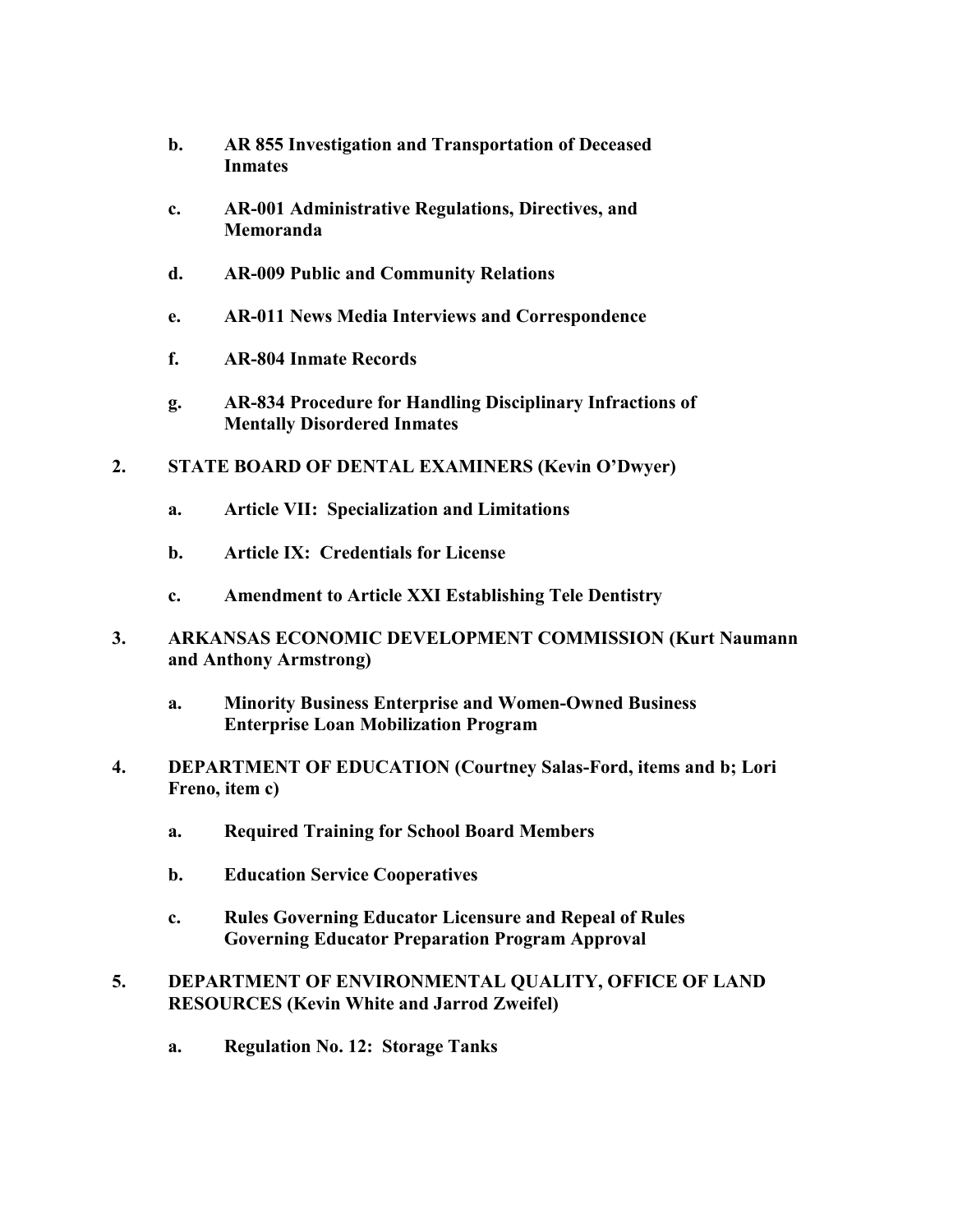- **b. Regulation No. 30: Remedial Action Trust Fund Hazardous Substance Site Priority List**
- **6. DEPARTMENT OF FINANCE AND ADMINISTRATION, OFFICE OF STATE PROCUREMENT (David Withrow, Mary Kathryn Williams, and Edward Armstrong)**
	- **a. Amendments to Arkansas Procurement Law**
- **7. ARKANSAS GEOGRAPHIC INFORMATION SYSTEMS OFFICE (Shelby Johnson)**
	- **a. Arkansas Centerline File Standard**
- **8. DEPARTMENT OF HEALTH, CENTER FOR HEALTH PROTECTION, HEALTH FACILITIES SECTION (Robert Brech)**
	- **a. Abortion Facilities in Arkansas – Fetal Tissue Disposal**
- **9. DEPARTMENT OF HEALTH, CENTER FOR HEALTH PROTECTION, PHARMACY SERVICES (Robert Brech)**
	- **a. List of Controlled Substances**
- **10. DEPARTMENT OF HUMAN SERVICES, AGING AND ADULT SERVICES (Craig Cloud)**
	- **a. 502: Senior Community Service Employment Program (SCSEP)**
- **11. DEPARTMENT OF HUMAN SERVICES, CHILDREN AND FAMILY SERVICES (Christin Harper)**
	- **a. Case Opening**
	- **b. Volunteer and Relative Support and Involvement**
	- **c. Foster Parent Access to Records and Case Proceedings**
	- **d. Resumption of Services Post-Termination and Reinstatement of Parental Rights**
- **12. DEPARTMENT OF HUMAN SERVICES, COUNTY OPERATIONS (Mary Franklin)**
	- **a. Medical Services Policy Manual Sections A-210, B-500, D-372, and D-373**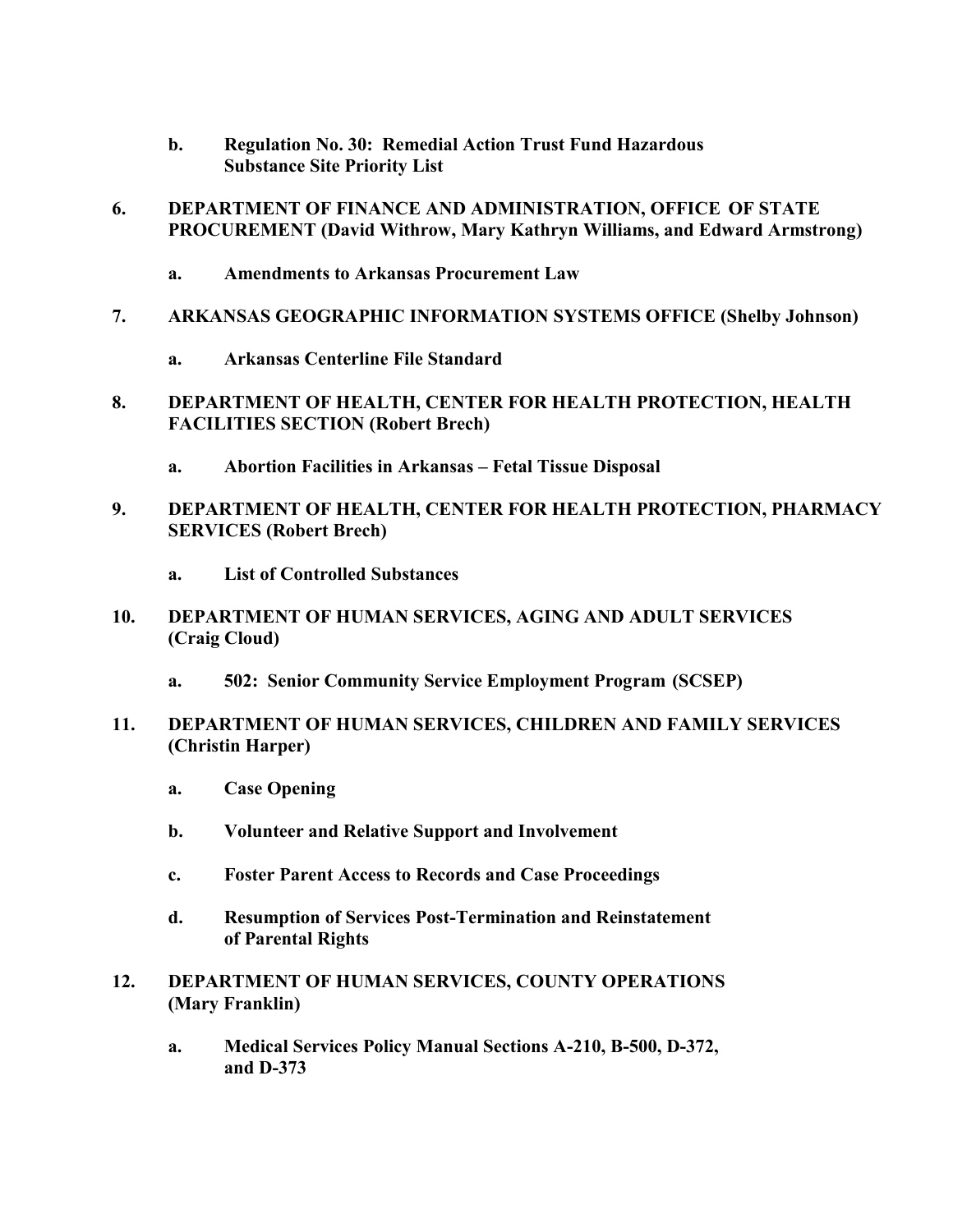### **13. DEPARTMENT OF HUMAN SERVICES, MEDICAL SERVICES (Tami Harlan)**

- **a. Chiropractic 1-17, Section I-4-17, and State Plan Amendment 2017-012**
- **14. DEPARTMENT OF HUMAN SERVICES, PROVIDER SERVICES AND QUALITY ASSURANCE (Craig Cloud and Mark White)**
	- **a. Criminal Records Check (DMS-736) Update; OLTC Rules and Regulations for Conducting Criminal Record Checks for Employees of Long Term Care Facilities §§ 303, 304, 305, and 306**
- **15. ARKANSAS JUDICIAL RETIREMENT SYSTEM (Gail Stone and Jessica Middleton)**
	- **a. Declaratory Order**
- **16. COMMISSION ON LAW ENFORCEMENT STANDARDS AND TRAINING (Jami Cook, Brad King, and Amanda Yarbrough)**
	- **a. CLEST Revision of Regulations and Specifications**
- **17. STATE MEDICAL BOARD (Kevin O'Dwyer)**
	- **a. Regulation 24 Governing Physician Assistants**
- **18. STATE PLANT BOARD, PESTICIDE DIVISION (Terry Walker)**
	- **a. Regulation No. 7: Arkansas Pesticide Control Act Regulations**
	- **b. Arkansas Regulations on Pesticide Classification and Use-Enlist One**
- **19. STATE BOARD OF PUBLIC ACCOUNTANCY (James Corley and Mark Ohrenberger)**
	- **a. Rule 1 – Definitions**
	- **b. Rule 302 Client Records – Code of Professional Conduct**
	- **c. Rule 13.8 – Retired and Disabled License Status for CPAs**
	- **d. Rule 20 – Peer Review**